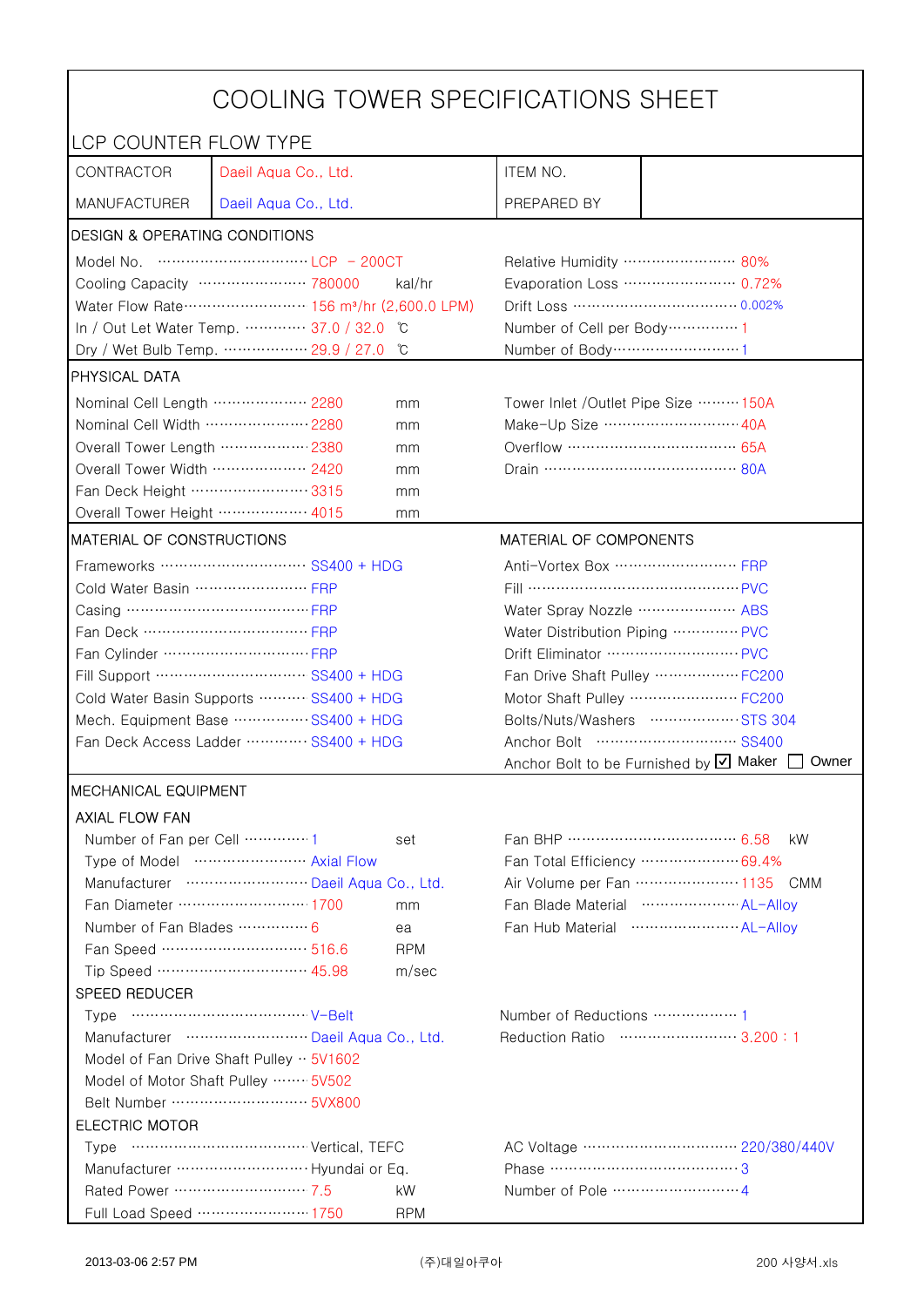| COOLING TOWER SPECIFICATIONS SHEET                                                         |                                                                                                                                                                                                                                                                                                                                      |                                |                                                                                                            |                                                   |  |
|--------------------------------------------------------------------------------------------|--------------------------------------------------------------------------------------------------------------------------------------------------------------------------------------------------------------------------------------------------------------------------------------------------------------------------------------|--------------------------------|------------------------------------------------------------------------------------------------------------|---------------------------------------------------|--|
| LCP COUNTER FLOW TYPE                                                                      |                                                                                                                                                                                                                                                                                                                                      |                                |                                                                                                            |                                                   |  |
| CONTRACTOR                                                                                 | Daeil Aqua Co., Ltd.                                                                                                                                                                                                                                                                                                                 |                                | ITEM NO.                                                                                                   |                                                   |  |
| <b>MANUFACTURER</b>                                                                        | Daeil Aqua Co., Ltd.                                                                                                                                                                                                                                                                                                                 |                                | PREPARED BY                                                                                                |                                                   |  |
| <b>DESIGN &amp; OPERATING CONDITIONS</b>                                                   |                                                                                                                                                                                                                                                                                                                                      |                                |                                                                                                            |                                                   |  |
|                                                                                            | Model No. $\cdots$ $\cdots$ $\cdots$ $\cdots$ $\cdots$ $\cdots$ $\cdots$ $\cdots$ $\cdots$ $\cdots$ $\cdots$ $\cdots$ $\cdots$ $\cdots$ $\cdots$ $\cdots$ $\cdots$ $\cdots$ $\cdots$ $\cdots$ $\cdots$ $\cdots$ $\cdots$ $\cdots$ $\cdots$ $\cdots$ $\cdots$ $\cdots$ $\cdots$ $\cdots$ $\cdots$ $\cdots$ $\cdots$ $\cdots$ $\cdots$ |                                | Relative Humidity …………………… 80%                                                                             |                                                   |  |
|                                                                                            | Cooling Capacity ………………… 1560000                                                                                                                                                                                                                                                                                                     | kal/hr                         |                                                                                                            | Evaporation Loss ………………… 0.72%                    |  |
| Water Flow Rate ···························· 312 m <sup>3</sup> /hr (5,200.0 LPM)          |                                                                                                                                                                                                                                                                                                                                      |                                |                                                                                                            |                                                   |  |
|                                                                                            | In / Out Let Water Temp.  37.0 / 32.0                                                                                                                                                                                                                                                                                                | C                              | Number of Cell per Body ··············· 2                                                                  |                                                   |  |
|                                                                                            | Dry / Wet Bulb Temp.  29.9 / 27.0                                                                                                                                                                                                                                                                                                    | °C                             | Number of Body ······························1                                                             |                                                   |  |
| <b>PHYSICAL DATA</b>                                                                       |                                                                                                                                                                                                                                                                                                                                      |                                |                                                                                                            |                                                   |  |
| Nominal Cell Length  2280                                                                  |                                                                                                                                                                                                                                                                                                                                      | mm                             | Tower Inlet /Outlet Pipe Size ……… 150A                                                                     |                                                   |  |
| Nominal Cell Width  2280                                                                   |                                                                                                                                                                                                                                                                                                                                      | mm                             | Make-Up Size ……………………… 40A                                                                                 |                                                   |  |
| Overall Tower Length ……………… 4760                                                           |                                                                                                                                                                                                                                                                                                                                      | mm                             | Overflow …………………………… 65A                                                                                   |                                                   |  |
| Overall Tower Width  2420                                                                  |                                                                                                                                                                                                                                                                                                                                      | mm                             |                                                                                                            |                                                   |  |
| Fan Deck Height …………………… 3505                                                              |                                                                                                                                                                                                                                                                                                                                      | mm                             |                                                                                                            |                                                   |  |
| Overall Tower Height  4205                                                                 |                                                                                                                                                                                                                                                                                                                                      | mm                             |                                                                                                            |                                                   |  |
| MATERIAL OF CONSTRUCTIONS                                                                  |                                                                                                                                                                                                                                                                                                                                      |                                | MATERIAL OF COMPONENTS                                                                                     |                                                   |  |
|                                                                                            | Frameworks ………………………… SS400 + HDG                                                                                                                                                                                                                                                                                                    |                                | Anti-Vortex Box …………………… FRP                                                                               |                                                   |  |
| Cold Water Basin  FRP                                                                      |                                                                                                                                                                                                                                                                                                                                      |                                | Fill …………………………………… PVC                                                                                    |                                                   |  |
| Casing ………………………………… FRP                                                                   |                                                                                                                                                                                                                                                                                                                                      |                                | Water Spray Nozzle ………………… ABS                                                                             |                                                   |  |
| Fan Deck …………………………… FRP                                                                   |                                                                                                                                                                                                                                                                                                                                      | Water Distribution Piping  PVC |                                                                                                            |                                                   |  |
|                                                                                            |                                                                                                                                                                                                                                                                                                                                      |                                | Drift Eliminator ……………………… PVC                                                                             |                                                   |  |
| Fill Support ………………………… SS400 + HDG                                                        |                                                                                                                                                                                                                                                                                                                                      |                                | Fan Drive Shaft Pulley  FC200                                                                              |                                                   |  |
| Cold Water Basin Supports  SS400 + HDG                                                     |                                                                                                                                                                                                                                                                                                                                      |                                |                                                                                                            | Motor Shaft Pulley  FC200                         |  |
| Mech. Equipment Base  SS400 + HDG                                                          |                                                                                                                                                                                                                                                                                                                                      |                                |                                                                                                            | Bolts/Nuts/Washers  STS 304                       |  |
| Fan Deck Access Ladder  SS400 + HDG                                                        |                                                                                                                                                                                                                                                                                                                                      |                                |                                                                                                            |                                                   |  |
|                                                                                            |                                                                                                                                                                                                                                                                                                                                      |                                |                                                                                                            | Anchor Bolt to be Furnished by Ø Maker  <br>Owner |  |
| <b>MECHANICAL EQUIPMENT</b>                                                                |                                                                                                                                                                                                                                                                                                                                      |                                |                                                                                                            |                                                   |  |
| <b>AXIAL FLOW FAN</b>                                                                      |                                                                                                                                                                                                                                                                                                                                      |                                |                                                                                                            |                                                   |  |
| Number of Fan per Cell  1                                                                  |                                                                                                                                                                                                                                                                                                                                      | set                            | Fan BHP ……………………………… 6.58                                                                                  | kW.                                               |  |
| Type of Model  Axial Flow                                                                  |                                                                                                                                                                                                                                                                                                                                      |                                | Fan Total Efficiency ………………… 69.4%                                                                         |                                                   |  |
| Manufacturer  Daeil Aqua Co., Ltd.                                                         |                                                                                                                                                                                                                                                                                                                                      |                                | Air Volume per Fan  1135 CMM                                                                               |                                                   |  |
| Fan Diameter …………………… 1700<br>mm                                                           |                                                                                                                                                                                                                                                                                                                                      |                                | Fan Blade Material ······················ AL-Allov<br>Fan Hub Material ·························· AL-Alloy |                                                   |  |
| Number of Fan Blades  6                                                                    |                                                                                                                                                                                                                                                                                                                                      | ea                             |                                                                                                            |                                                   |  |
|                                                                                            | Fan Speed ………………………… 516.6                                                                                                                                                                                                                                                                                                           | <b>RPM</b>                     |                                                                                                            |                                                   |  |
|                                                                                            | Tip Speed ………………………… 45.98                                                                                                                                                                                                                                                                                                           | m/sec                          |                                                                                                            |                                                   |  |
| <b>SPEED REDUCER</b>                                                                       |                                                                                                                                                                                                                                                                                                                                      |                                |                                                                                                            |                                                   |  |
|                                                                                            |                                                                                                                                                                                                                                                                                                                                      |                                |                                                                                                            |                                                   |  |
| Manufacturer  Daeil Aqua Co., Ltd.<br>Reduction Ratio …………………… 3.200:1                     |                                                                                                                                                                                                                                                                                                                                      |                                |                                                                                                            |                                                   |  |
| Model of Fan Drive Shaft Pulley $\cdot \cdot$ 5V1602<br>Model of Motor Shaft Pulley  5V502 |                                                                                                                                                                                                                                                                                                                                      |                                |                                                                                                            |                                                   |  |
| Belt Number ……………………… 5VX800                                                               |                                                                                                                                                                                                                                                                                                                                      |                                |                                                                                                            |                                                   |  |
| <b>ELECTRIC MOTOR</b>                                                                      |                                                                                                                                                                                                                                                                                                                                      |                                |                                                                                                            |                                                   |  |
|                                                                                            |                                                                                                                                                                                                                                                                                                                                      |                                |                                                                                                            |                                                   |  |
| Phase ……………………………………3                                                                      |                                                                                                                                                                                                                                                                                                                                      |                                |                                                                                                            |                                                   |  |
| Rated Power ………………………… 7.5                                                                 |                                                                                                                                                                                                                                                                                                                                      | kW                             |                                                                                                            |                                                   |  |
|                                                                                            | Full Load Speed ………………… 1750                                                                                                                                                                                                                                                                                                         | <b>RPM</b>                     |                                                                                                            |                                                   |  |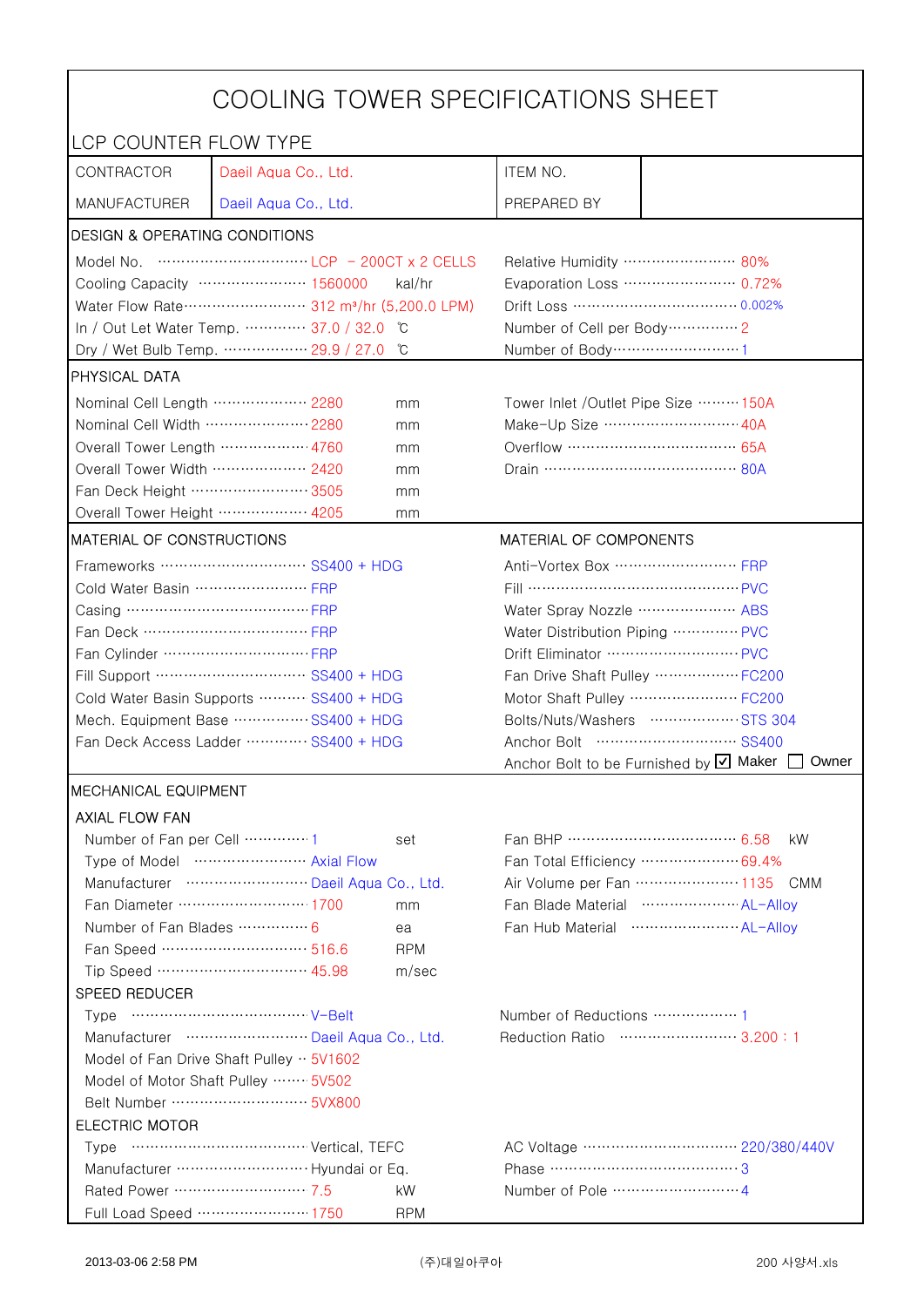| COOLING TOWER SPECIFICATIONS SHEET                              |                                                                                                                                                                                                                                                                                                                                      |                                                             |                                                    |                                                      |  |
|-----------------------------------------------------------------|--------------------------------------------------------------------------------------------------------------------------------------------------------------------------------------------------------------------------------------------------------------------------------------------------------------------------------------|-------------------------------------------------------------|----------------------------------------------------|------------------------------------------------------|--|
| LCP COUNTER FLOW TYPE                                           |                                                                                                                                                                                                                                                                                                                                      |                                                             |                                                    |                                                      |  |
| CONTRACTOR                                                      | Daeil Aqua Co., Ltd.                                                                                                                                                                                                                                                                                                                 |                                                             | ITEM NO.                                           |                                                      |  |
| <b>MANUFACTURER</b>                                             | Daeil Aqua Co., Ltd.                                                                                                                                                                                                                                                                                                                 |                                                             | PREPARED BY                                        |                                                      |  |
| <b>DESIGN &amp; OPERATING CONDITIONS</b>                        |                                                                                                                                                                                                                                                                                                                                      |                                                             |                                                    |                                                      |  |
|                                                                 | Model No. $\cdots$ $\cdots$ $\cdots$ $\cdots$ $\cdots$ $\cdots$ $\cdots$ $\cdots$ $\cdots$ $\cdots$ $\cdots$ $\cdots$ $\cdots$ $\cdots$ $\cdots$ $\cdots$ $\cdots$ $\cdots$ $\cdots$ $\cdots$ $\cdots$ $\cdots$ $\cdots$ $\cdots$ $\cdots$ $\cdots$ $\cdots$ $\cdots$ $\cdots$ $\cdots$ $\cdots$ $\cdots$ $\cdots$ $\cdots$ $\cdots$ |                                                             | Relative Humidity …………………… 80%                     |                                                      |  |
|                                                                 | Cooling Capacity ………………… 2340000                                                                                                                                                                                                                                                                                                     | kal/hr                                                      | Evaporation Loss ………………… 0.72%                     |                                                      |  |
|                                                                 | Water Flow Rate ························· 468 m <sup>3</sup> /hr (7,800.0 LPM)                                                                                                                                                                                                                                                       |                                                             |                                                    |                                                      |  |
|                                                                 | In / Out Let Water Temp.  37.0 / 32.0                                                                                                                                                                                                                                                                                                | C°                                                          | Number of Cell per Body ················ 3         |                                                      |  |
| Dry / Wet Bulb Temp.  29.9 / 27.0<br>°C                         |                                                                                                                                                                                                                                                                                                                                      |                                                             | Number of Body ··································1 |                                                      |  |
| <b>PHYSICAL DATA</b>                                            |                                                                                                                                                                                                                                                                                                                                      |                                                             |                                                    |                                                      |  |
| Nominal Cell Length  2280                                       |                                                                                                                                                                                                                                                                                                                                      | mm                                                          | Tower Inlet /Outlet Pipe Size ……… 150A             |                                                      |  |
| Nominal Cell Width  2280                                        |                                                                                                                                                                                                                                                                                                                                      | mm                                                          | Make-Up Size ······························ 40A    |                                                      |  |
| Overall Tower Length 7140                                       |                                                                                                                                                                                                                                                                                                                                      | mm                                                          | Overflow …………………………… 65A                           |                                                      |  |
| Overall Tower Width  2420                                       |                                                                                                                                                                                                                                                                                                                                      | mm                                                          |                                                    |                                                      |  |
| Fan Deck Height …………………… 3595                                   |                                                                                                                                                                                                                                                                                                                                      | mm                                                          |                                                    |                                                      |  |
| Overall Tower Height  4295                                      |                                                                                                                                                                                                                                                                                                                                      | mm                                                          |                                                    |                                                      |  |
| <b>MATERIAL OF CONSTRUCTIONS</b>                                |                                                                                                                                                                                                                                                                                                                                      |                                                             | MATERIAL OF COMPONENTS                             |                                                      |  |
|                                                                 | Frameworks  SS400 + HDG                                                                                                                                                                                                                                                                                                              |                                                             | Anti-Vortex Box …………………… FRP                       |                                                      |  |
| Cold Water Basin  FRP                                           |                                                                                                                                                                                                                                                                                                                                      |                                                             | Fill …………………………………… PVC                            |                                                      |  |
| Casing …………………………………… FRP                                       |                                                                                                                                                                                                                                                                                                                                      |                                                             | Water Spray Nozzle ………………… ABS                     |                                                      |  |
| Fan Deck …………………………… FRP                                        |                                                                                                                                                                                                                                                                                                                                      | Water Distribution Piping  PVC                              |                                                    |                                                      |  |
|                                                                 |                                                                                                                                                                                                                                                                                                                                      |                                                             |                                                    |                                                      |  |
| Fill Support ………………………… SS400 + HDG                             |                                                                                                                                                                                                                                                                                                                                      | Fan Drive Shaft Pulley  FC200                               |                                                    |                                                      |  |
| Cold Water Basin Supports  SS400 + HDG                          |                                                                                                                                                                                                                                                                                                                                      |                                                             |                                                    | Motor Shaft Pulley  FC200                            |  |
| Mech. Equipment Base SS400 + HDG                                |                                                                                                                                                                                                                                                                                                                                      |                                                             |                                                    | Bolts/Nuts/Washers  STS 304                          |  |
| Fan Deck Access Ladder ………… SS400 + HDG                         |                                                                                                                                                                                                                                                                                                                                      | Owner                                                       |                                                    |                                                      |  |
| Anchor Bolt to be Furnished by Ø Maker [                        |                                                                                                                                                                                                                                                                                                                                      |                                                             |                                                    |                                                      |  |
| <b>IMECHANICAL EQUIPMENT</b>                                    |                                                                                                                                                                                                                                                                                                                                      |                                                             |                                                    |                                                      |  |
| <b>AXIAL FLOW FAN</b>                                           |                                                                                                                                                                                                                                                                                                                                      |                                                             |                                                    |                                                      |  |
| Number of Fan per Cell  1                                       |                                                                                                                                                                                                                                                                                                                                      | set                                                         | Fan BHP ……………………………… 6.58                          | kW.                                                  |  |
| Type of Model  Axial Flow<br>Manufacturer  Daeil Aqua Co., Ltd. |                                                                                                                                                                                                                                                                                                                                      | Fan Total Efficiency  69.4%<br>Air Volume per Fan  1135 CMM |                                                    |                                                      |  |
|                                                                 | Fan Diameter ……………………… 1700                                                                                                                                                                                                                                                                                                          |                                                             |                                                    | Fan Blade Material ······················· AL-Allov  |  |
| Number of Fan Blades  6                                         |                                                                                                                                                                                                                                                                                                                                      | mm                                                          |                                                    | Fan Hub Material ·························· AL-Alloy |  |
|                                                                 | Fan Speed ………………………… 516.6                                                                                                                                                                                                                                                                                                           | ea<br><b>RPM</b>                                            |                                                    |                                                      |  |
|                                                                 | Tip Speed ………………………… 45.98                                                                                                                                                                                                                                                                                                           | m/sec                                                       |                                                    |                                                      |  |
| SPEED REDUCER                                                   |                                                                                                                                                                                                                                                                                                                                      |                                                             |                                                    |                                                      |  |
|                                                                 |                                                                                                                                                                                                                                                                                                                                      |                                                             | Number of Reductions  1                            |                                                      |  |
| Manufacturer  Daeil Aqua Co., Ltd.                              |                                                                                                                                                                                                                                                                                                                                      |                                                             | Reduction Ratio …………………… 3.200:1                   |                                                      |  |
| Model of Fan Drive Shaft Pulley $\cdot \cdot$ 5V1602            |                                                                                                                                                                                                                                                                                                                                      |                                                             |                                                    |                                                      |  |
| Model of Motor Shaft Pulley  5V502                              |                                                                                                                                                                                                                                                                                                                                      |                                                             |                                                    |                                                      |  |
|                                                                 |                                                                                                                                                                                                                                                                                                                                      |                                                             |                                                    |                                                      |  |
| <b>ELECTRIC MOTOR</b>                                           |                                                                                                                                                                                                                                                                                                                                      |                                                             |                                                    |                                                      |  |
|                                                                 |                                                                                                                                                                                                                                                                                                                                      |                                                             |                                                    |                                                      |  |
| Phase ……………………………………3                                           |                                                                                                                                                                                                                                                                                                                                      |                                                             |                                                    |                                                      |  |
| Rated Power ………………………… 7.5                                      |                                                                                                                                                                                                                                                                                                                                      | kW                                                          |                                                    |                                                      |  |
|                                                                 | Full Load Speed ………………… 1750                                                                                                                                                                                                                                                                                                         | <b>RPM</b>                                                  |                                                    |                                                      |  |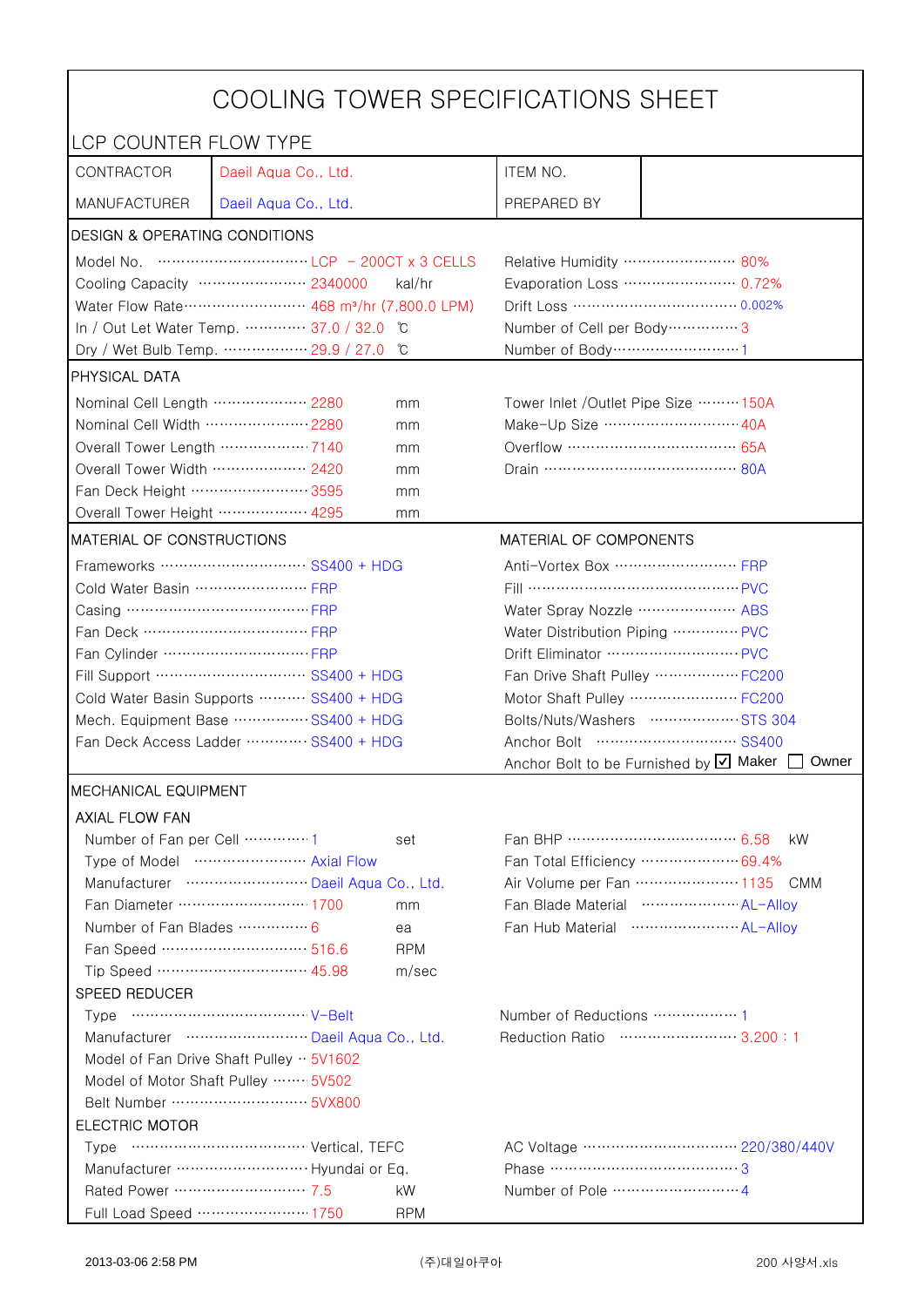| COOLING TOWER SPECIFICATIONS SHEET                                     |                                                                                 |                                |                                                     |                                                      |  |
|------------------------------------------------------------------------|---------------------------------------------------------------------------------|--------------------------------|-----------------------------------------------------|------------------------------------------------------|--|
| LCP COUNTER FLOW TYPE                                                  |                                                                                 |                                |                                                     |                                                      |  |
| CONTRACTOR                                                             | Daeil Aqua Co., Ltd.                                                            |                                | ITEM NO.                                            |                                                      |  |
| <b>MANUFACTURER</b>                                                    | Daeil Aqua Co., Ltd.                                                            |                                | PREPARED BY                                         |                                                      |  |
| DESIGN & OPERATING CONDITIONS                                          |                                                                                 |                                |                                                     |                                                      |  |
|                                                                        |                                                                                 |                                | Relative Humidity …………………… 80%                      |                                                      |  |
|                                                                        | Cooling Capacity ………………… 3120000                                                | kal/hr                         |                                                     | Evaporation Loss ………………… 0.72%                       |  |
|                                                                        | Water Flow Rate ························· 624 m <sup>3</sup> /hr (10,400.0 LPM) |                                |                                                     | Drift Loss …………………………… 0.002%                        |  |
|                                                                        | In / Out Let Water Temp.  37.0 / 32.0                                           | ĬС                             | Number of Cell per Body ··············· 4           |                                                      |  |
|                                                                        | Dry / Wet Bulb Temp.  29.9 / 27.0                                               | °C                             | Number of Body ······························1      |                                                      |  |
| <b>PHYSICAL DATA</b>                                                   |                                                                                 |                                |                                                     |                                                      |  |
| Nominal Cell Length ……………… 2280<br>mm                                  |                                                                                 |                                | Tower Inlet / Outlet Pipe Size  150A                |                                                      |  |
| Nominal Cell Width  2280                                               |                                                                                 | mm                             | Make-Up Size ……………………… 40A                          |                                                      |  |
| Overall Tower Length  9520                                             |                                                                                 | mm                             |                                                     |                                                      |  |
| Overall Tower Width ……………… 2420                                        |                                                                                 | mm                             |                                                     |                                                      |  |
| Fan Deck Height …………………… 3715                                          |                                                                                 | mm                             |                                                     |                                                      |  |
| Overall Tower Height ……………… 4415                                       |                                                                                 | mm                             |                                                     |                                                      |  |
| <b>MATERIAL OF CONSTRUCTIONS</b>                                       |                                                                                 |                                | MATERIAL OF COMPONENTS                              |                                                      |  |
|                                                                        | Frameworks ……………………… SS400 + HDG                                                |                                | Anti-Vortex Box ······························· FRP |                                                      |  |
| Cold Water Basin  FRP                                                  |                                                                                 |                                | Fill …………………………………… PVC                             |                                                      |  |
| Casing ………………………………… FRP                                               |                                                                                 |                                | Water Spray Nozzle ………………… ABS                      |                                                      |  |
| Fan Deck …………………………… FRP                                               |                                                                                 | Water Distribution Piping  PVC |                                                     |                                                      |  |
|                                                                        |                                                                                 | Drift Eliminator ……………………… PVC |                                                     |                                                      |  |
| Fill Support ………………………… SS400 + HDG                                    |                                                                                 | Fan Drive Shaft Pulley  FC200  |                                                     |                                                      |  |
| Cold Water Basin Supports  SS400 + HDG                                 |                                                                                 |                                | Motor Shaft Pulley  FC200                           |                                                      |  |
| Mech. Equipment Base SS400 + HDG                                       |                                                                                 | Bolts/Nuts/Washers  STS 304    |                                                     |                                                      |  |
| Fan Deck Access Ladder  SS400 + HDG                                    |                                                                                 |                                |                                                     |                                                      |  |
|                                                                        |                                                                                 |                                |                                                     | Anchor Bolt to be Furnished by Ø Maker<br>Owner      |  |
| <b>MECHANICAL EQUIPMENT</b>                                            |                                                                                 |                                |                                                     |                                                      |  |
| <b>AXIAL FLOW FAN</b>                                                  |                                                                                 |                                |                                                     |                                                      |  |
| Number of Fan per Cell 1                                               |                                                                                 | set                            | Fan BHP ……………………………… 6.58                           | kW.                                                  |  |
|                                                                        | Type of Model  Axial Flow                                                       |                                |                                                     | Fan Total Efficiency  69.4%                          |  |
|                                                                        | Manufacturer  Daeil Aqua Co., Ltd.                                              |                                |                                                     | Air Volume per Fan  1135 CMM                         |  |
|                                                                        | Fan Diameter ……………………… 1700                                                     | mm                             |                                                     | Fan Blade Material  AL-Allov                         |  |
| Number of Fan Blades  6                                                |                                                                                 | ea                             |                                                     | Fan Hub Material ·························· AL-Allov |  |
|                                                                        | Fan Speed ………………………… 516.6                                                      | <b>RPM</b>                     |                                                     |                                                      |  |
|                                                                        | Tip Speed ………………………… 45.98                                                      | m/sec                          |                                                     |                                                      |  |
| SPEED REDUCER                                                          |                                                                                 |                                |                                                     |                                                      |  |
|                                                                        |                                                                                 |                                |                                                     |                                                      |  |
| Reduction Ratio …………………… 3.200:1<br>Manufacturer  Daeil Aqua Co., Ltd. |                                                                                 |                                |                                                     |                                                      |  |
| Model of Fan Drive Shaft Pulley $\cdot \cdot$ 5V1602                   |                                                                                 |                                |                                                     |                                                      |  |
| Model of Motor Shaft Pulley  5V502                                     |                                                                                 |                                |                                                     |                                                      |  |
| <b>ELECTRIC MOTOR</b>                                                  |                                                                                 |                                |                                                     |                                                      |  |
|                                                                        |                                                                                 |                                |                                                     |                                                      |  |
| Manufacturer  Hyundai or Eq.<br>Phase ……………………………………3                  |                                                                                 |                                |                                                     |                                                      |  |
| Rated Power ………………………… 7.5                                             |                                                                                 | kW                             |                                                     |                                                      |  |
|                                                                        | Full Load Speed ………………… 1750                                                    | <b>RPM</b>                     |                                                     |                                                      |  |